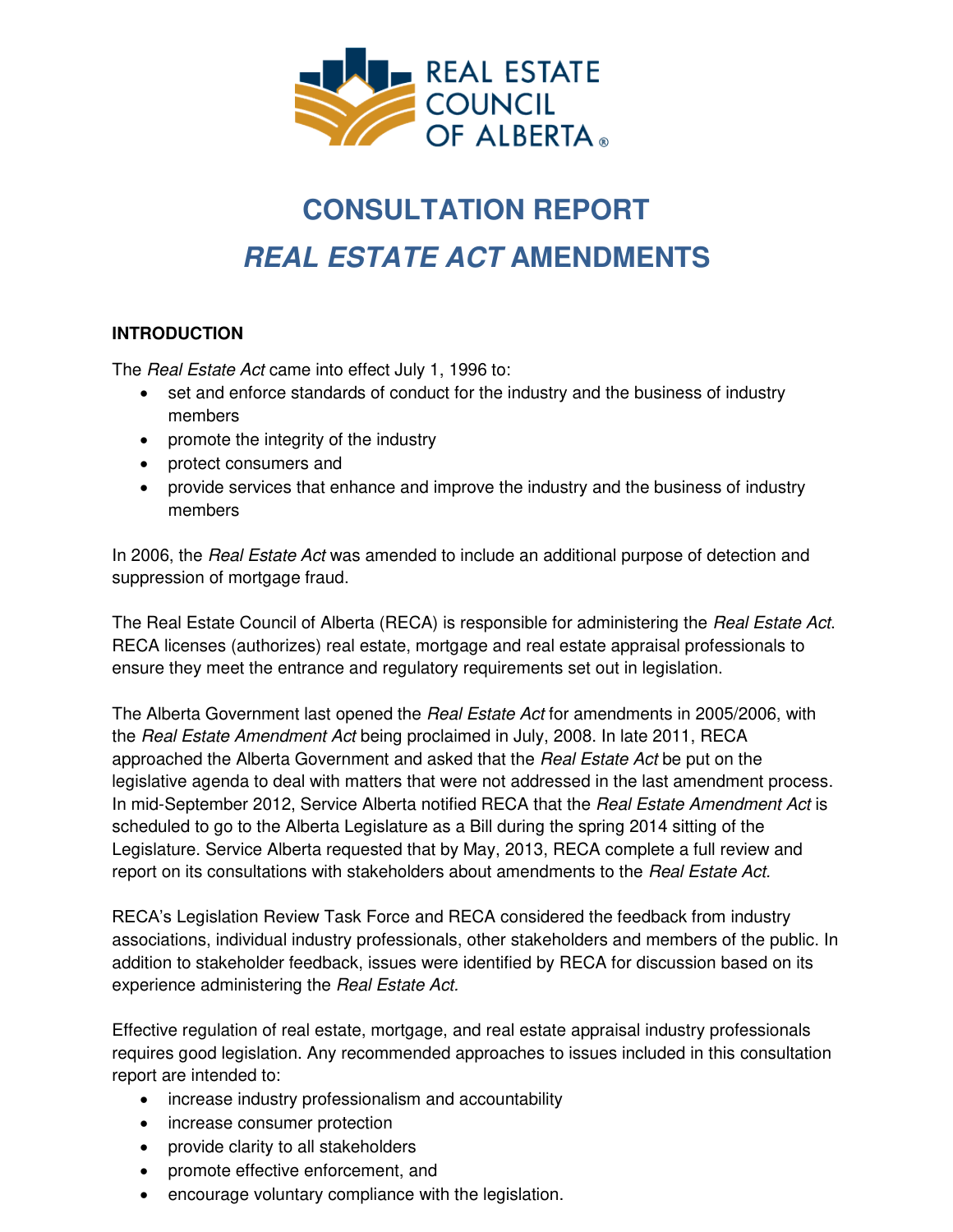This report summarizes the consultation process and the feedback received from stakeholders with respect to the proposed *Real Estate Act* amendment consultation papers.

## **LEGISTLATION REVIEW TASK FORCE**

RECA established a Legislation Review Task Force composed of six (6) council members in the fall of 2012. This task force's mandate included reviewing the *Real Estate Act* and preparing a report summarizing recommended changes to the *Real Estate Act* which will form the basis of RECA's request to the Government of Alberta, through Service Alberta, at such time as the *Real Estate Act* is scheduled for amendment.

Members of the Legislation Review Task Force (2012-2013) are:

Kevin Clark, Chair of Committee Gary Siegle, Council member Chad Griffths Council member Bill Buterman\*\* Council member Jean Flanagan\* General Counsel

Gordon Graydon, Council member Cindy Dubray Council member Robert Telford Council member Bob Myroniuk\* Executive Director Kirk Bacon\* Deputy Executive Director

> \*\*denotes ex officio \*denotes resource

## **CONSULTATION PROCESS**

The key consultation mechanisms were two (2) Consultation Papers outlining the *Real Estate Act* proposed amendments. These were published by RECA on December 20, 2012 and March 15, 2013 respectively. The public, industry members, industry associations and others were invited to provide comments with respect to the first Consultation Paper by February 28, 2013 and with respect to the second Consultation Paper by March 25, 2013.

The first Consultation Paper was made available to stakeholders on December 20, 2012 by way of a link to an online survey under the "Featured Resources" section on RECA's website. An email address was provided, as well, for those stakeholders who wished to email RECA with comments. The link to the survey and the consultation email address were also listed on the scrolling "News and Events" section of the website. On December 20, 2012, a RECA News email regarding the consultation process was sent to RECA's entire mailing list, which includes all authorized industry professionals plus other stakeholders, such as industry associations and boards. The link to the online survey was tweeted from RECA's Twitter account on December 20, 2012 and again on January 14, 2013.

Reminders about the *Real Estate Act* consultation and links to the online survey were sent to all industry members via RECA News email on January 15 and February 21, 2013. The February, 2013 Regulator newsletter, which was distributed to all industry professionals and other stakeholders on February 1, 2013, included information about the consultation, a link to the online survey and the consultation email address.

There were approximately 299 responders to the online survey with an average response per question of 70. A report with respect to the online survey outcomes and the specific responses to the online survey (61 pages) are attached as Tab D in the Responses to the Consultation Paper (Schedule A) to this report.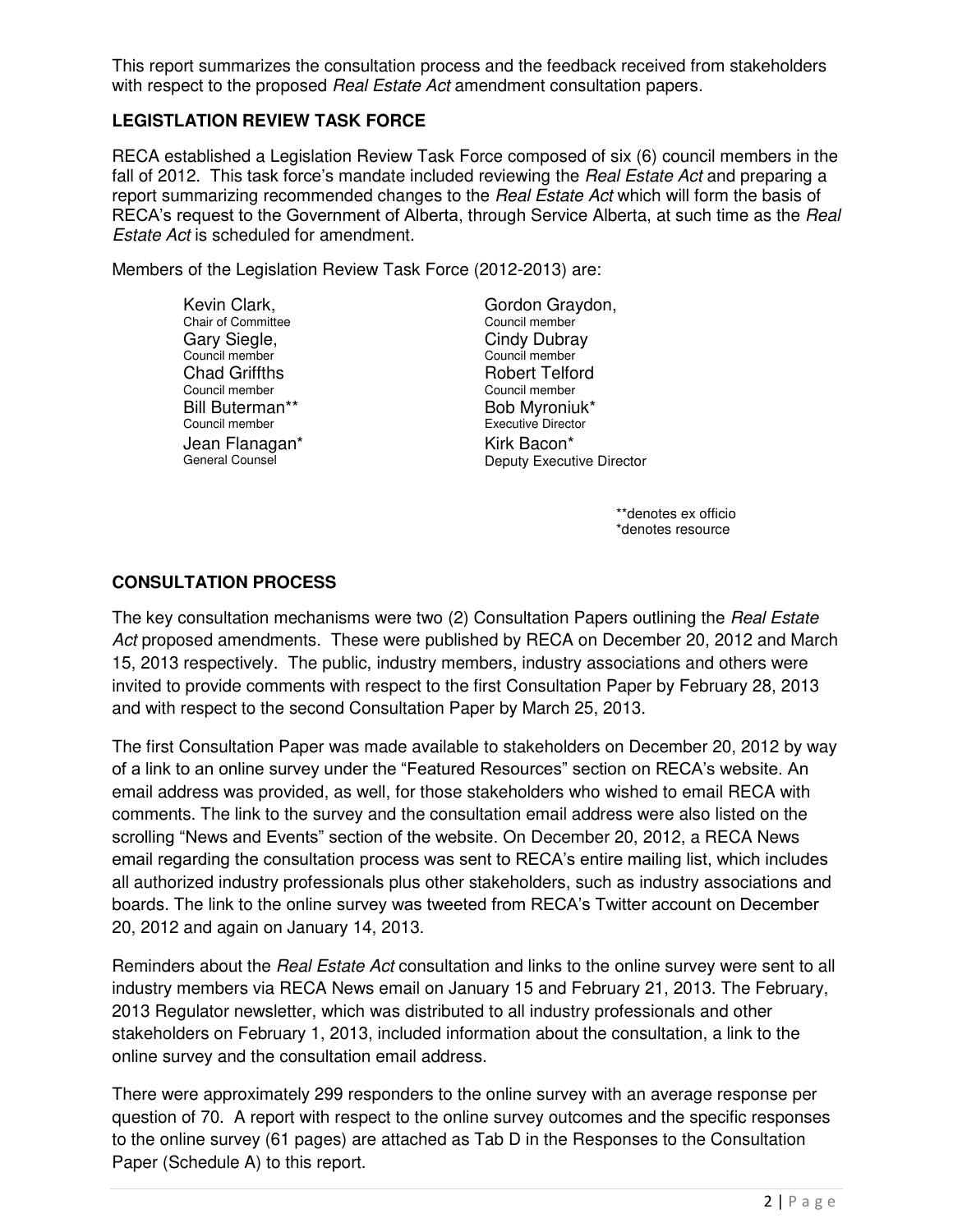The first Consultation Paper was also mailed directly to 68 industry associations, regulators, and other key stakeholders on December 20, 2012, requesting feedback on the proposed amendments. Of those to whom the Consultation Paper was sent, twenty-one (21) written responses were received from organizations representing large industry sectors and other stakeholders. Thirteen (13) individual responses were received. The mailing list of the organizations to which the Consultation Paper was sent, Master Consultation List, is attached as Tab G in the Responses to the Consultation Paper (Schedule A) to this report.

The second Consultation Paper was made available on March 15, 2013 to stakeholders by way of a posting to the RECA website. Given the short timeline for response, responses were requested by email. An email address was provided. A RECA News email was sent to the entire RECA mailing list on March 15, 2013. The posting was tweeted from RECA's Twitter account on March 15, 18 and 25, 2013. Sixty-two (62) email responses were received. A report with respect to the second Consultation Paper responses is attached as Tab F in the Responses to the Consultation Paper (Schedule A) to this report.

RECA Advisory Committees were consulted on the proposed amendments. The RECA Mortgage Brokers Advisory Committee, Real Estate Residential Advisory Committee, and Commercial Real Estate Advisory Committee all provided feedback. The RECA Property Management Advisory Committee and Real Estate Appraiser Advisory Committee were unable to meet due to scheduling challenges and so did not provide feedback as committees but did so through associations.

In addition, RECA staff met with several organizations for in-person consultations including the Alberta Real Estate Association, the Alberta Mortgage Brokers Association, the Alberta Private Mortgage Lenders, the Alberta Securities Commission, the Canadian Bar Association-Real Estate North Section, and Service Alberta. RECA administration offered to meet with many more organizations.

## **RECOMMENDATIONS AND SUMMARY OF RESPONSES**

Developed from the responses received from industry associations, individual industry members and the public and from Council's experience implementing the *Real Estate Act* over the past 17 years, this Consultation Report identifies several issues and recommendations. (Note: as a result of responses from stakeholders with respect to the first Consultation Paper, items for possible amendment 2.4, 9 and 11.3 were withdrawn and items 11.1 and 11.2 were withdrawn with recommendations for amendment being revised by RECA.) Key responses and points raised during the consultations with respect to the recommendations for *Real Estate Act* amendment are indicated below.

## **Issue 1: Interpretation**

## **1.1 DEFINITION OF ASSOCIATION AND APPRAISAL ORGANIZATION**

**RECOMMENDATION:** Amend the reference to the Alberta Association of Appraisal Institute of Canada to "the Appraisal Institute of Canada" in the definition of "association".

- The **Alberta Association of the Appraisal Institute of Canada (AIC AB)** supported the recommendation. No comments were provided.
- RECA's **Real Estate Residential Advisory Committee, Mortgage Brokers Advisory Committee, and Commercial Real Estate Advisory Committee** agreed with this recommendation.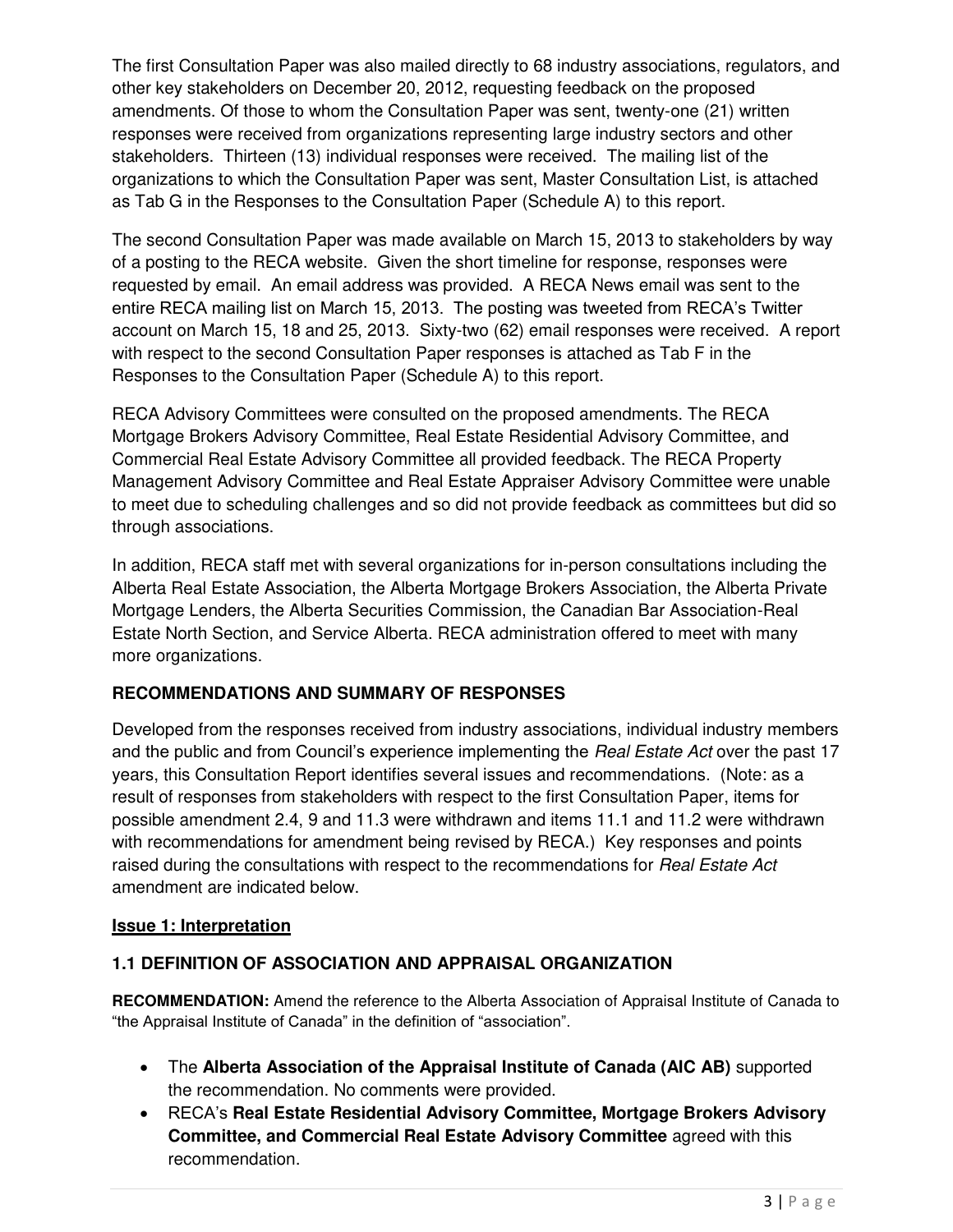The **online** survey and individual email responses showed that the majority of industry member respondents supported this amendment.

# **1.2 DEFINITION OF AUTHORIZATION**

**RECOMMENDATION**: For purposes of Part 3 conduct proceedings, authorization will be defined in the Interpretations section of the Act to mean a licence.

- **Alberta Real Estate Association (AREA)** agreed with this recommendation based on the explanation of the intent to provide clarity as to the type of license.
- The **Alberta Mortgage Broker's Association (AMBA**) supported this recommendation.
- **AIC AB** supported the recommendation.
- **RECA's Real Estate Residential Advisory Committee, Mortgage Brokers Advisory Committee, and Commercial Real Estate Advisory Committee** agreed with this recommendation.
- The **online survey and individual email responses** were almost exclusively in favour of this proposed amendment.

#### **1.3 DEFINITION OF OFFICIAL**

**RECOMMENDATION**: Official is proposed to mean an individual who plays a role in management or establishes policies for the organization and includes but is not limited to directors, chief executive officers and chief financial officers.

- **AREA** agreed with this recommendation based on the explanation that the reference was to "high level official or controlling mind of an organization"
- **AMBA** supported this recommendation and noted that clarity is important to avoid the exemption being used inappropriately.
- **AIC AB** supported the recommendation.
- **RECA's Real Estate Residential Advisory Committee, Mortgage Brokers Advisory Committee, and Commercial Real Estate Advisory Committee** agreed with this recommendation.
- This proposed amendment was supported by **industry member responses**. There was unanimous support of the amendment from the **online survey**.

## **1.4 REGULATION OF PORTABLE DWELLINGS**

**RECOMMENDATION:** Because it is unnecessary and causes confusion, the definition of portable dwelling will be removed but the regulation of real estate, including portable dwellings affixed to land, would continue.

- **AREA** agreed with the removal of this section from the *Real Estate Act*.
- **AIC AB** supported the recommendation.
- The **Modular Housing Association** disagreed with the recommendation to remove the definition of portable dwelling from the *Act*. It expressed concern with portable dwellings not affixed to land, but situated on sites intended to be used for residential purposes being removed from definition of real estate. It argued that this amendment would leave chattel housing, commonly described as 'property other than real estate', with no status as a legitimate and necessary source of housing for Canadians.
- **RECA's Real Estate Residential Advisory Committee, Mortgage Brokers Advisory Committee, and Commercial Real Estate Advisory Committee** agreed with this recommendation.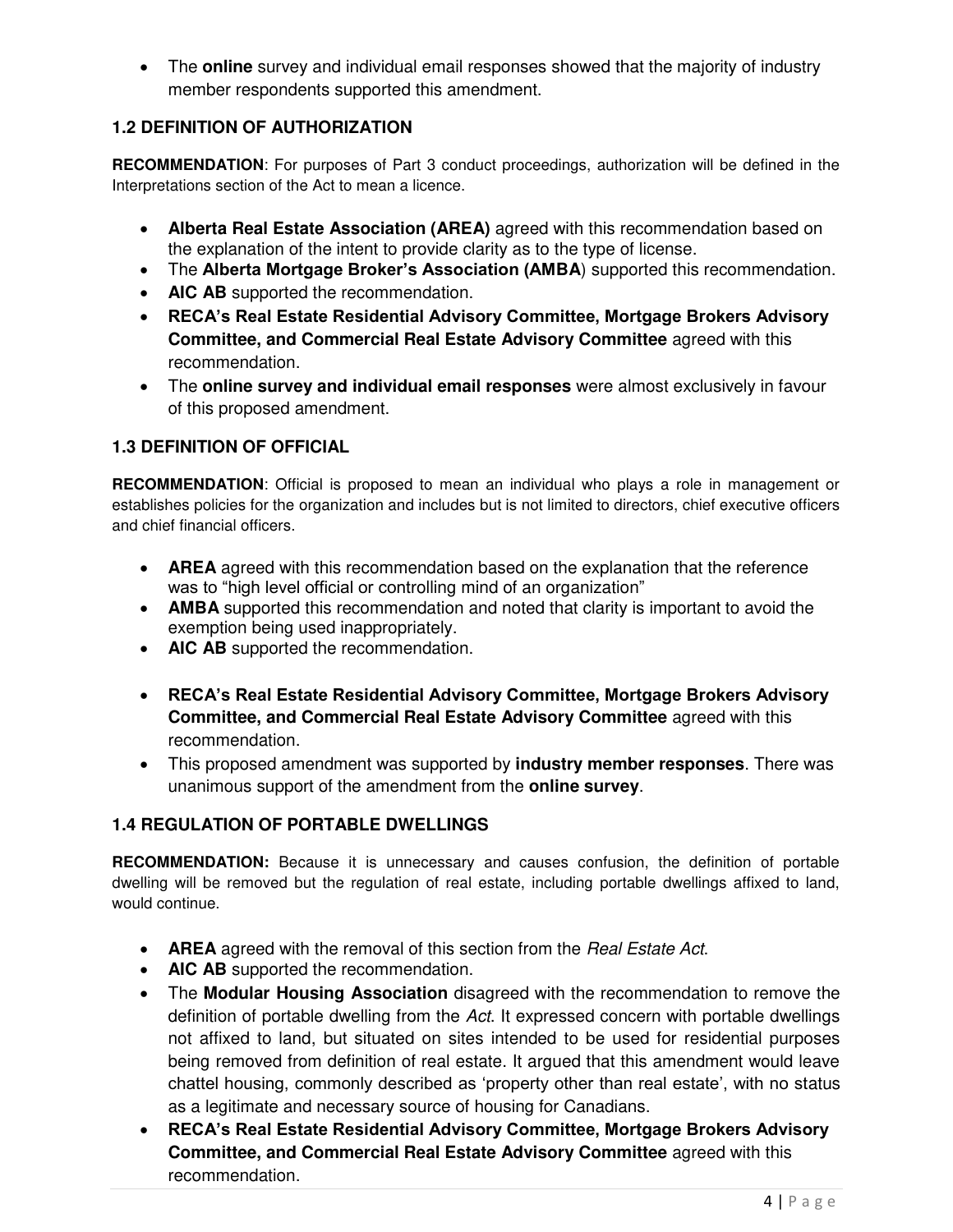The **online survey** and individual email responses showed that the majority of **industry member respondent**s supported this amendment.

## **Issue 2: Application of the** *Real Estate Act*

# **2.1 BANKS, TREASURY BRANCHES, CREDIT UNIONS, LOAN CORPORATIONS, TRUST CORPORATIONS OR INSURANCE CORPORATIONS**

**RECOMMENDATION:** The *Real Estate Act* should apply to banks, treasury branches, credit unions, loan corporations, trust corporations or insurance companies when they are dealing in mortgages from other financial institutions.

- **AMBA** supported this amendment because the current situation permits financial institutions to compete unfairly with licensed mortgage brokers. It noted that the public is at risk as a result of the fact that unregulated mortgage brokerage activity occurs outside the *Real Estate Act*.
- The **Private Mortgage Lenders Forum** supported the recommendation and commented that it is in the public interest to have all institutions subject to the same regulation.
- The **Canadian Association of Accredited Mortgage Professionals (CAAMP)** was in support and commented that if current non-regulated entity is placing a mortgage product with a lender that is not their employer, then they are mortgage brokering and the person or entity should be licensed and regulated.
- The **Mortgage Brokers Advisory Committee** agreed with the recommendation.
- **Alberta Credit Unions** indicated that it would respond to Service Alberta directly regarding the proposed amendment to include regulated financial institutions under the *Real Estate Act*.
- The **online survey and individual email responses** showed that the majority of industry member respondents supported this amendment.
- The **Canadian Bankers Association** was opposed to the amendment because it stated that banks and banking activities are not subject to provincial legislation. It argued that under *s. 91(15) of the Constitution Act, 1867, "Banks" and "Banking"* fall under the exclusive federal jurisdiction. It stated that lending (including on the security of a mortgage) is recognized as a core banking activity that falls within the federal government's exclusive jurisdiction and that networking and referral arrangements are part of the "business of banking". It felt the exemption should be maintained so as to continue to recognize the federal government's exclusive jurisdiction in this area.

# **2.2 AGENTS OF BANKS, TREASURY BRANCHES, CREDIT UNIONS, LOAN CORPORATIONS, TRUST CORPORATIONS OR INSURANCE CORPORATIONS**

**RECOMMENDATION:** The application section of the *Real Estate Act* should remove the word agent to support consumer protection and a fair market place.

- **AMBA** supported this recommendation and commented that the action of brokering needs to be regulated on an equal basis for all institutions. The current situation permits financial institutions to compete unfairly with licensed mortgage brokers. The public is at risk as a result of the fact that unregulated mortgage brokerage activity occurs outside the *Real Estate Act*.
- The **Private Mortgage Lenders Forum** supported the recommendation
- The **Mortgage Brokers Advisory Committee** agreed with the recommendation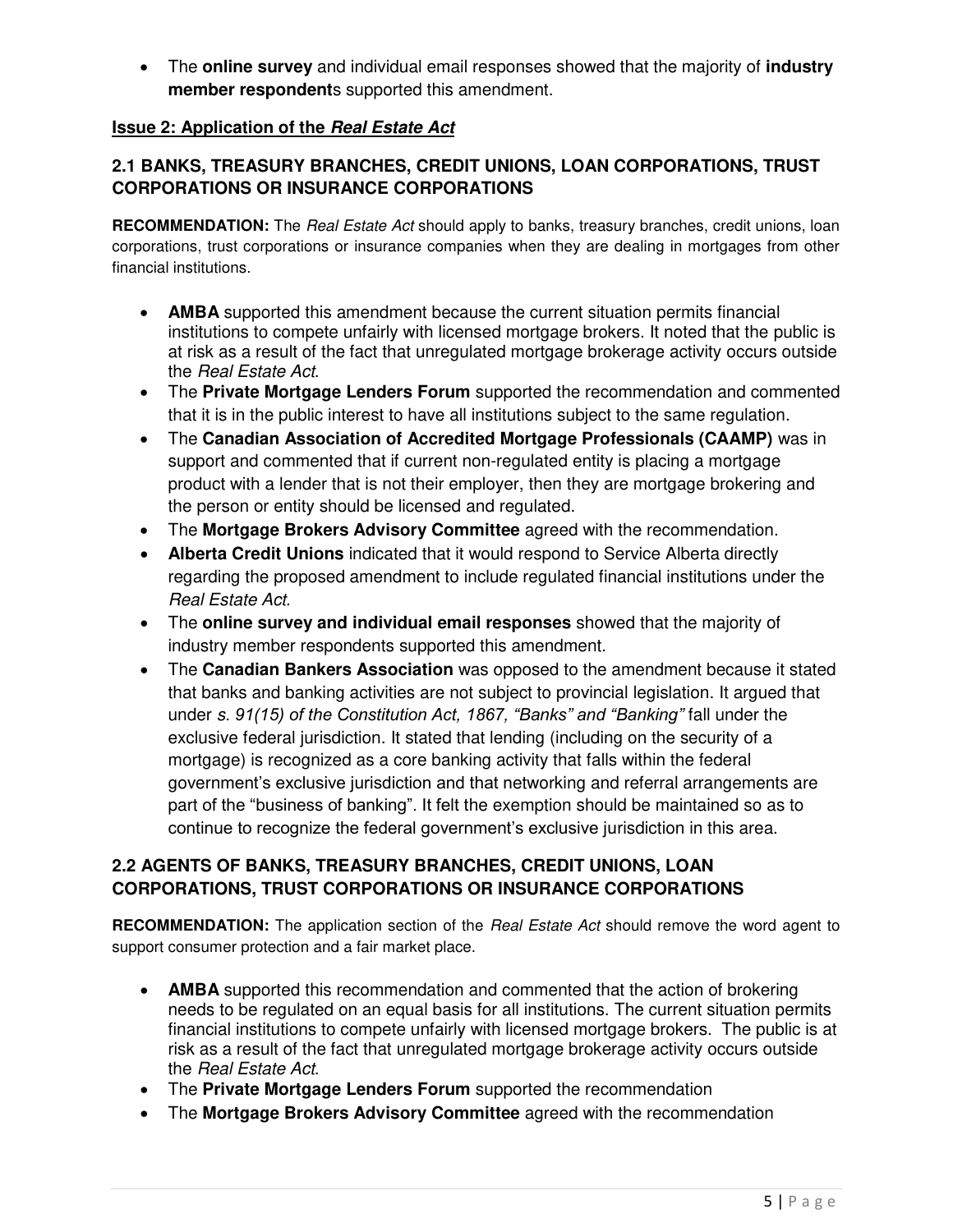- **CAAMP** supported the amendment and commented that removal of the word "agent" will support consumer protection, end confusion and strengthen the position that "mobile mortgage representatives" must be licensed.
- The **online survey and individual email responses** showed that the majority of industry member respondents supported this amendment.
- The **Canadian Bankers Association** opposed the recommendation and commented that mortgage representatives are generally employees of banks and are not subject to the REA. As a result, there would be no particular merit to relying on the existing exemptions for persons who would be considered agents of banks

# **2.3 MORTGAGE INVESTMENT ENTITIES**

**RECOMMENDATION:** Clarify that the *Real Estate Act* does not apply to those who deal in mortgage investment entities.

- **AMBA** supported this recommendation and commented that it would avoid duplication of costs, conflicts in regulatory regimes, and confusion amongst both consumers and industry members.
- The **Private Mortgage Lenders Forum** supported the recommendation because of the challenges in being dually regulated by two separate bodies.
- The **Mortgage Brokers Advisory Committee** agreed with the recommendation.
- **CAAMP** supported the amendment and noted that the subject of who would regulate these entities has been debated and discussed extensively in Alberta and the recommendation merely confirms the result of those discussions.
- The **Canadian Bankers Association** was in support of the recommendation and commented that this is consistent with the goal of having rules established to protect consumers in the retail context, rather than sophisticated parties who have access to and/or provide professional advice.
- The **Alberta Securities Commission** advised that it would not be providing any formal response to the Consultation Paper.
- The majority of **online survey** responses were in favor of the amendment. There were some comments from **industry members** who believed that Mortgage Investment Entities should be regulated under the *Securities Act* and the *Real Estate Act*.

*(2.4 withdrawn)* 

## **2.5 LENDING A PERSON'S OWN MONEY**

**RECOMMENDATION:** The *Real Estate Act* would clearly outline that it does not apply to people who lend their own money secured by a mortgage.

- **AMBA** supported this recommendation.
- The **Private Mortgage Lenders Forum** supported the amendment and recommended that language be crafted to ensure no unintended loophole is created.
- **CAAMP** supported the amendment and noted that if a person is a mortgage professional, then they will be licensed anyway.
- The **Canadian Bankers Association** was in support of the recommendation.
- The **Alberta Securities Commission** advised that it would not be providing any formal response to the Consultation Paper.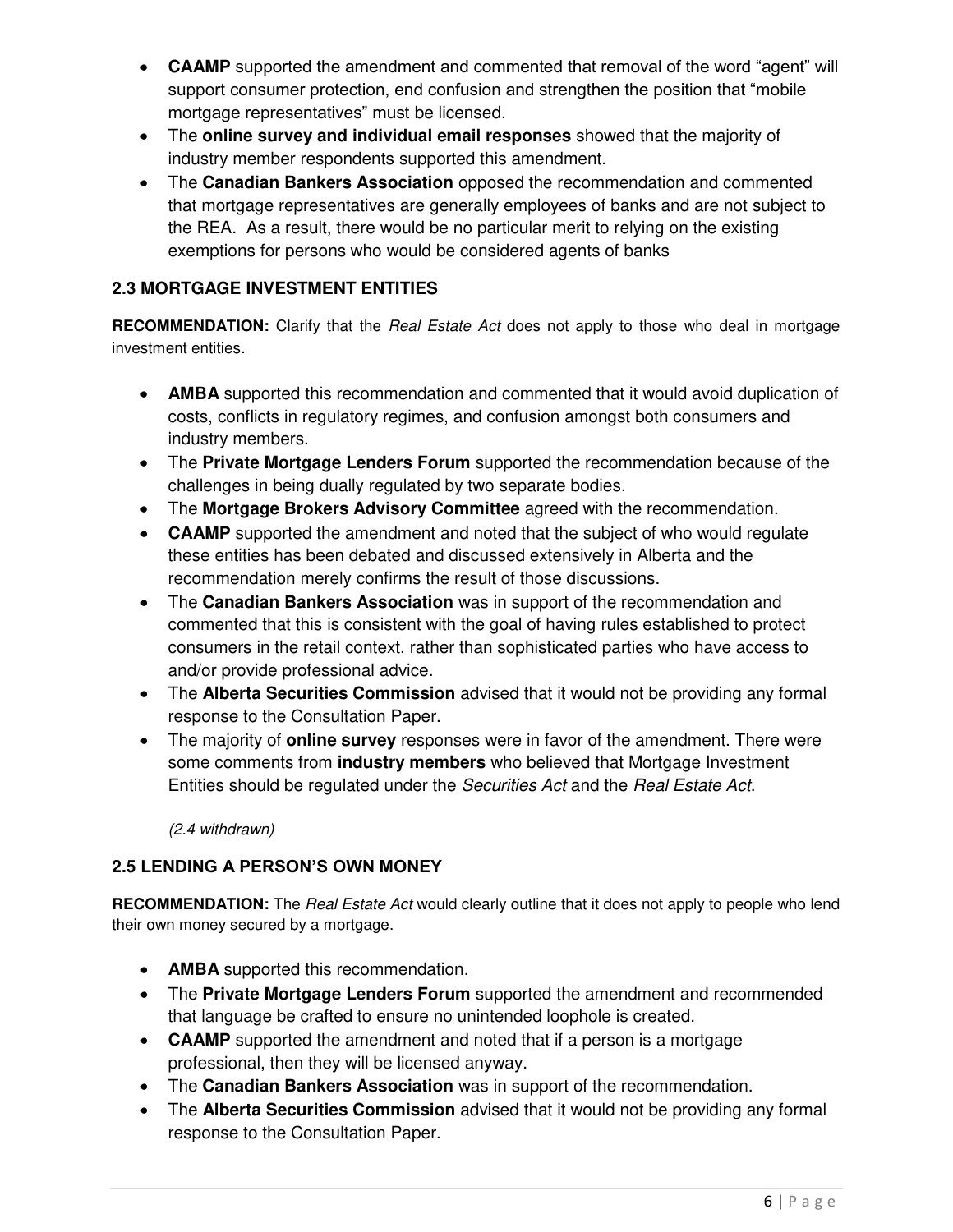The **online survey and individual email responses** showed that the majority of industry member respondents supported this amendment.

#### **Issue 3: Composition of Council**

#### **3.1 APPOINTMENT OF REAL ESTATE OF ALBERTA COUNCIL MEMBERS**

**RECOMMENDATION:** Amend the appointment process to allow the entire council to appoint the non-AREA council members. Amend the reference to the Calgary and Edmonton boards from trade names to legal names as follows: the Calgary Real Estate Board will be amended to the "Calgary Real Estate Board Co-operative Limited" and the Edmonton Real Estate Board will be amended to the "Edmonton Real Estate Board Co-operative Listing Bureau Limited".

- **AREA** agreed with an amendment to the current appointment process for non-AREA Council members that would allow the entire Council to appoint non-AREA council members. As part of a more comprehensive review of the *Act*, it recommended that Council consider restructuring the model of industry self-regulation so that each sector is focused on regulatory implications that affect its own with Council continuing to remain the umbrella organization overseeing the entirety.
- **Building Owners and Managers Association of Calgary and Edmonton (BOMA)**  recommended that in the future RECA provide appointments on a sector by sector basis rather than by an industry association for some and a sector basis for others. They recommended that BOMA be given the ability to nominate a commercial representative to the Council. This would ensure that the non-residential commercial real estate practitioner has the same access to Council as the residential practitioner who is represented by AREA or one of its subsidiary boards.
- The **Real Estate Residential Advisory Committee, Mortgage Brokers Advisory Committee, and Commercial Real Estate Advisory Committee** agreed with this recommendation.
- The **online survey and individual email responses** showed that the majority of industry member respondents supported this amendment.

#### **Issue 4: Rule Making Authority- Record Keeping and Books of Account**

#### **4.1 AUTHORITY FOR COUNCIL TO MAKE RULES WITH RESPECT TO RECORD KEEPING AND BOOKS OF ACCOUNT**

**RECOMMENDATION:** Delete the time period because it is dealt with elsewhere and may be better dealt with under the Rules.

- **AREA** agreed with this recommendation given the explanation of the rationale.
- **AMBA** opposed this amendment and recommended that RECA retain the duration for record keeping in the *Act* because changes to the *Act* require a degree of consultation and review that is significantly more than a vote of Council.
- **AIC AB** supported this recommendation.
- The **Real Estate Residential Advisory Committee, Mortgage Brokers Advisory Committee, and Commercial Real Estate Advisory Committee** agreed with this recommendation.
- The **online survey and individual email responses** showed that the majority of industry member respondents supported this amendment.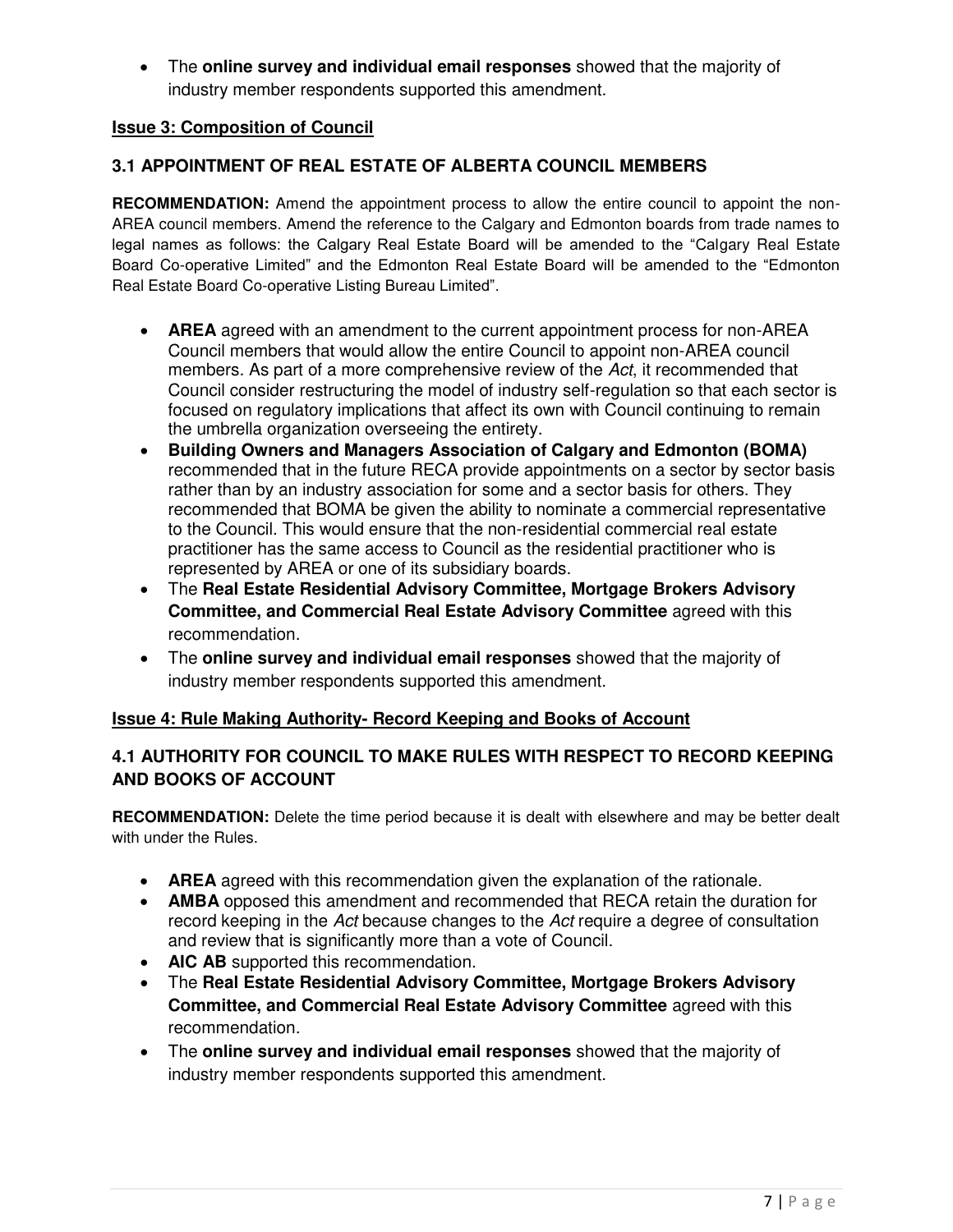#### **Issue 5: Regulation of Business of an Industry Member**

### **5.1 RECEIPT OF MONEY AND GUARANTEED SALES**

**RECOMMENDATION**: Two (2) practice provisions, one relating to an industry member's receipt of money and the other to guaranteed sales agreements, currently in the Real Estate Act would be removed from the *Real Estate Act* and placed in the *Real Estate Act* Rules.

- **AREA** agreed with this amendment given the clarification as to Council's reasons for the proposed change.
- **AMBA** supported this recommendation.
- **AIC AB** supported this recommendation.
- The **Real Estate Residential Advisory Committee, Mortgage Brokers Advisory Committee, and Commercial Real Estate Advisory Committee** agreed with this recommendation.
- The **online survey and individual email responses** showed that the majority of industry member respondents supported this amendment.

#### **5.2 RECOVERY OF COMMISSIONS**

**RECOMMENDATION**: Remove this section from the *Real Estate Act*.

- **AREA** agreed with this amendment.
- **AMBA** supported this recommendation.
- **AIC AB** supported this recommendation.
- The **Real Estate Residential Advisory Committee, Mortgage Brokers Advisory Committee, and Commercial Real Estate Advisory Committee** agreed with this recommendation.
- The **online survey and individual email responses** showed that the majority of industry member respondents supported this amendment.

#### **5.3 RECORDS AND BOOKS OF ACCOUNT**

**RECOMMENDATION**: Records would be retained for ten (10) years and electronic record keeping would be promoted. The word "Alberta" would be deleted.

- **AREA** agreed with this recommendation following explanation as to why Council was proposing the change including a 10-year retention period for records, which is in accordance with REIX requirements.
- **AMBA** supported the recommendation to delete the word "Alberta" from this section but was opposed to amending the period for retention of documents to 10 years because it is not consistent with other current privacy regulations and there are no examples of investigations being undermined by the 3 year period. It recommended that the current 3 year period be kept.
- The AIC AB did not support this proposed amendment. It recommended that records be kept for no longer than 7 years, in keeping with current AIC Standards
- The **Real Estate Insurance Exchange (REIX)** agreed with this recommendation and noted that industry members are often unaware that the limitation period for civil suits is 10 years and RECA investigations can go back farther than 3 years.
- The **Real Estate Residential Advisory Committee, Mortgage Brokers Advisory Committee, and Commercial Real Estate Advisory Committee** agreed with this recommendation.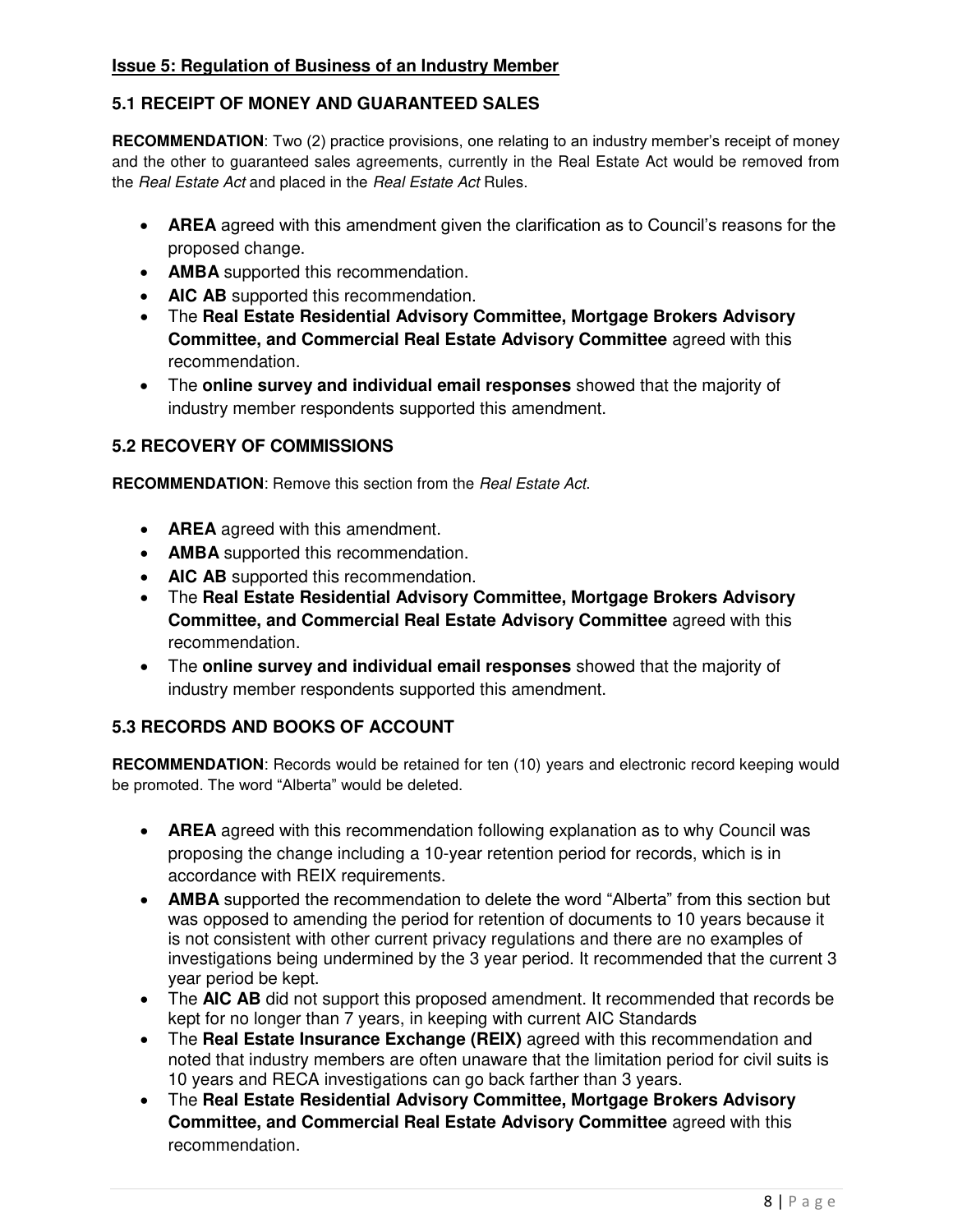The **online survey and individual industry member response** was somewhat mixed. There was some opposition in the responses to this proposed amendment because of concern that a 10 year retention requirement was too long.

## **Issue 6: Strengthening Provisions Related to Conduct Proceedings**

## **6.1 COMPOSITION OF HEARING PANEL**

**RECOMMENDATION**: Amend the *Real Estate Act* such that hearing panels may be composed of council members and industry members, and must include a member of the public.

- **AREA** agreed with this amendment.
- **AMBA** supported this recommendation.
- **AIC AB** did not support the idea that an appraiser be questioned by a member of the public at a hearing as they may not understand the industry.
- The **Real Estate Residential Advisory Committee** agreed with this recommendation.
- **REIX** was opposed to Council members sitting on hearing panels because it viewed it as a conflict of interest.
- The **online survey and individual email responses** showed that the majority of industry member respondents supported this amendment. There was some concern expressed in the responses to having public members sit on hearing panels as the public may not understand the industry.

# **6.2 DISCIPLINARY EFFICIENCY (PART 3 CONDUCT PROCEEDINGS) – EDUCATION REQUIREMENTS AND SETTLEMENT (CONSENT AGREEMENT PROCESS)**

**RECOMMENDATION**: Amend the *Real Estate Act* to permit the Executive Director to issue education requirements, subject to the industry member's right of appeal. Include in the legislation the settlement process (consent agreement) for misconduct issues.

- **AREA** agreed with this recommendation, subject to the industry member's right of appeal.
- **AMBA** supported this recommendation.
- **AIC AB** supported this recommendation but recommended that if a sanction and educational requirements are given to the members of the AIC, that this be completed in conjunction with the AIC.
- The **Real Estate Residential Advisory Committee, Mortgage Brokers Advisory Committee, and Commercial Real Estate Advisory Committee** agreed with this recommendation.
- The **online survey and individual email responses** showed that the majority of industry member respondents supported this amendment.

## **6.3 COMPLAINANT APPEAL (PART 3)**

**RECOMMENDATION**: Amend the *Real Estate Act* to enable the hearing panel hearing the complainant appeal to refer the complaint for investigation and decision by the executive director once the investigation is complete.

- **AREA** agreed with this recommendation based on the explanation that this would enable a third option to refer the complaint back for investigation if required.
- **AMBA** supported this recommendation.
- **AIC AB** supported this recommendation.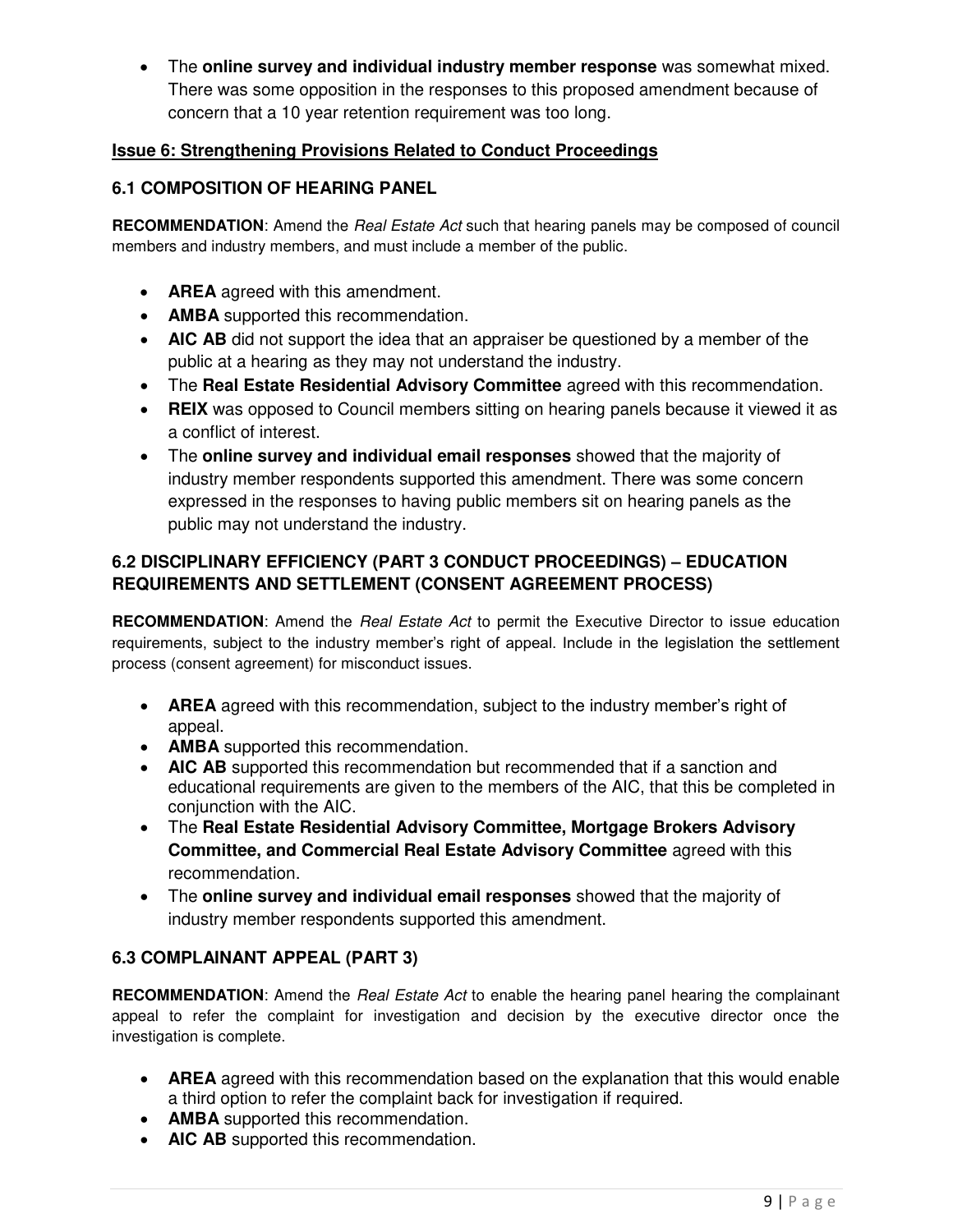- The **Real Estate Residential Advisory Committee, Mortgage Brokers Advisory Committee, and Commercial Real Estate Advisory Committee** agreed with this recommendation.
- The **online survey and individual email responses** showed that the majority of industry member respondents supported this amendment.

## **6.4 WITHDRAWAL APPLICATIONS**

**RECOMMENDATION**: Amend the *Real Estate Act* to permit the executive director to consider lifetime withdrawal applications for approval.

- **AREA** agreed with this recommendation based on confirmation that all voluntary withdrawals are "lifetime".
- **AMBA** supported this recommendation.
- **AIC AB** supported this recommendation.
- The **Real Estate Residential Advisory Committee, Mortgage Brokers Advisory Committee, and Commercial Real Estate Advisory Committee** agreed with this recommendation.
- The **online survey and individual email responses** showed that the majority of industry member respondents supported this amendment.

## **Issue 7: Facilitating Claims to the Real Estate Assurance Fund**

## **7.1 CLAIMS TO THE REAL ESTATE ASSURANCE FUND**

**RECOMMENDATION**: Amend provisions related to the Real Estate Assurance Fund to ensure that consumers who have legitimate claims in the categories specified can access the fund through a simplified process to a RECA panel set out in *Real Estate Act*.

- **AREA** agreed with this recommendation given the seriousness of cases involving consumers who suffer a financial loss as a result of fraud or breach of trust with respect to a trade in real estate.
- **AMBA** supported this recommendation.
- **AIC AB** supported this recommendation.
- **Genworth Canada** expressed support for RECA improving access to the Assurance Fund for fraud victims.
- The **Real Estate Residential Advisory Committee, Mortgage Brokers Advisory Committee, and Commercial Real Estate Advisory Committee** agreed with this recommendation.
- The **online survey and individual email responses** showed that the majority of industry member respondents supported this amendment.

#### **Issue 8: Recovery of Monetary Amounts by Filing RECA Order**

## **8.1 FILING RECA ORDERS WITH THE COURT**

**RECOMMENDATION**: Remove the requirement for an action in debt. Replace it with the filing of RECA administrative penalties and orders with the clerk of the Court and once filed, the decision could be enforced as a judgment.

- **AREA** supported this recommendation.
- **AMBA** supported this recommendation.
- **AIC AB** supported this recommendation.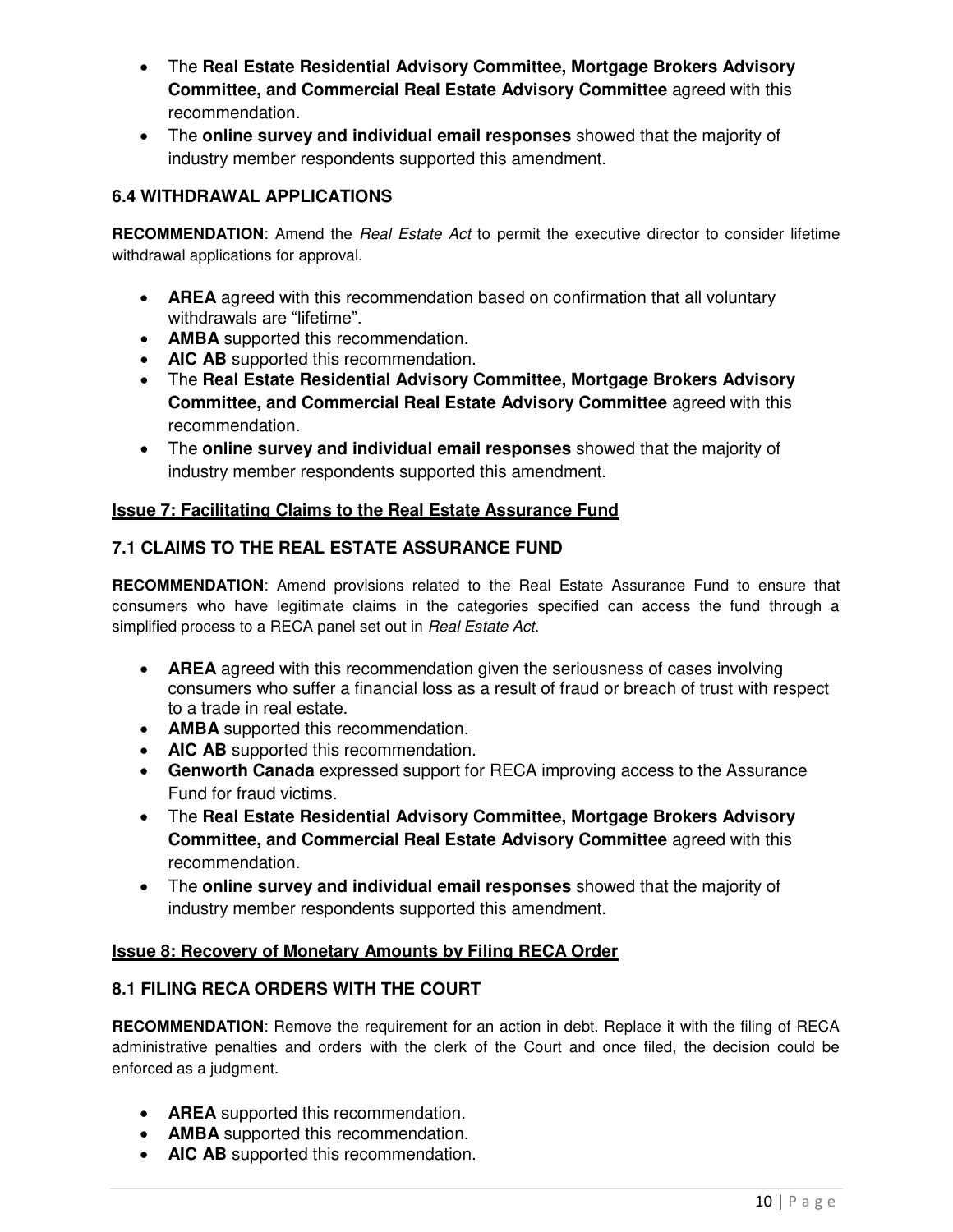- The **Law Society of Alberta** was of the view that as long as industry professionals had been made aware of disciplinary proceedings, the Court would likely not have difficulty with filing RECA penalties and orders.
- The **Real Estate Residential Advisory Committee, Mortgage Brokers Advisory Committee, and Commercial Real Estate Advisory Committee** agreed with this recommendation.
- The **online survey and individual email responses** showed that the majority of industry member respondents supported this amendment.

*(9 withdrawn)* 

## **Issue 10: Administrative Penalties**

## **10.1 ADMINISTRATIVE PENALTIES AS ONE AMOUNT PER CONTRAVENTION**

**RECOMMENDATION**: Amend the provision to reflect the practice of issuing administrative penalties for a contravention(s) and not the continuation of the contravention.

- **AREA** supported this recommendation.
- **AMBA** supported this recommendation.
- **AIC AB** supported this recommendation.
- The **Real Estate Residential Advisory Committee, Mortgage Brokers Advisory Committee, and Commercial Real Estate Advisory Committee** agreed with this recommendation.
- The **online survey and individual email responses** showed that the majority of industry member respondents supported this amendment.

## **Issue 11: The** *Personal Information Protection Act* **and the** *Real Estate Act*

## **11.1 COLLECTION OF PERSONAL INFORMATION FOR ISSUING AUTHORIZATIONS**

**RECOMMENDATION**: RECA is proposing an amendment which clarifies that a rule made with respect to authorizations prevails despite PIPA. This would allow RECA to make rules requiring the collection and retention of certain personal information as appropriate under this section.

**WITHDRAW** recommendation; however proceed with recommendation for amendment to the *Real Estate Act* to permit collection of specific personal information for issuing authorizations.

- **AREA** was not supportive of removing the rights/obligations under privacy legislation and therefore did not agree with amendments allowing RECA rules to prevail despite privacy legislation.
- **AIC AB** did not support placing the Real Estate Act above the powers of PIPA and commented that If RECA is to be truly open to the public; they should not be seeking to limit the powers available to members under other legislation. It was recommended that RECA reconsider Issue 11 entirely.
- The **Office of the Information and Privacy Commissioner (OPIC)** objected to this proposed amendment. It commented that if the Legislature determined that RECA cannot fulfill its statutory purposes without collecting and retaining personal information for identity purposes, express authority to do so and for the specific purposes for which it may do so should be included in the *Real Estate Act* and not dealt with by way of a general paramountcy section. It suggests that the proposed paramountcy section was unnecessary and was so broad that it would take RECA outside of PIPA for much of its activities, which is a position that is contrary to the original intent of the Legislative Assembly that professional regulatory organizations be subject to PIPA with respect to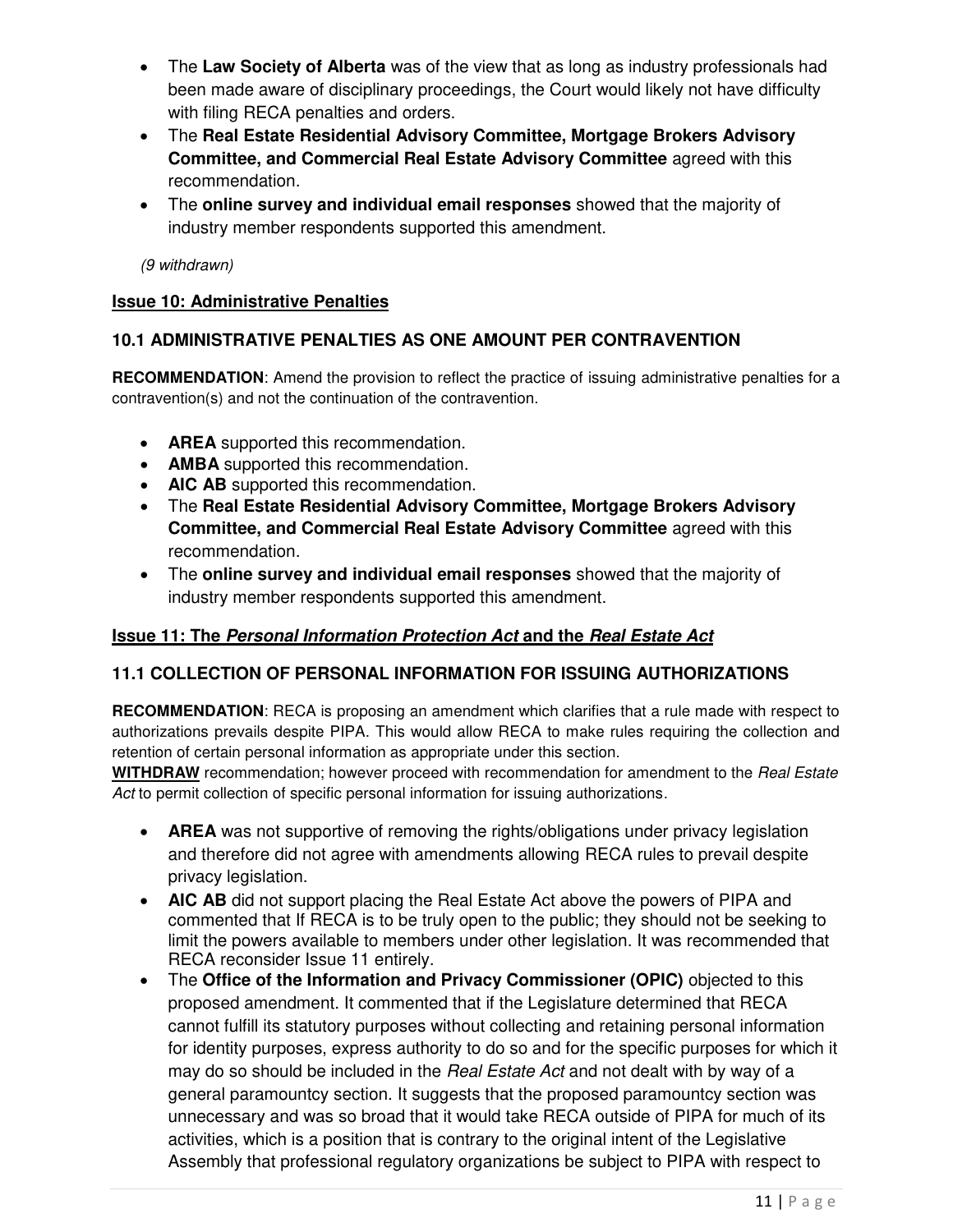the collection, use and disclosure of personal information in the course of their activities. OPIC was of the opinion that RECA's authority should not extend to copying the identification documents, but only to recording certain specified elements.

 There was opposition in the **online survey and industry member responses** to this recommendation. There was a significant concern with RECA having paramountcy over PIPA.

# **11.2 PUBLICATION**

**RECOMMENDATION:** RECA is proposing an amendment which clarifies that in addition to the content of the current section, RECA may publish all enforcement action taken and orders made including personal information about industry members and other individuals. This would be the case despite any conflict or inconsistency between the Real Estate Act and PIPA.

**WITHDRAW** recommendation; however proceed with recommendation for amendment to *Real Estate Act* to publish all enforcement action taken and orders made, including personal information about industry members and other individuals

- **AREA** was not supportive of removing the rights/obligations under privacy legislation.
- **AIC AB** did not support placing the Real Estate Act above the powers of PIPA.
- **OPIC** objected to including the reference to RECA's authority existing despite any conflict or inconsistency with PIPA. It stated that adding a paramountcy provision to the *Real Estate Act* for this situation is unnecessary. Section 20(b) of PIPA allows professional regulatory organizations to carry out their functions concerning the disclosure of personal information without consent when that disclosure is authorized or required by statute. Because of this, it suggested that if the types of information, including personal information, which RECA is able to publish in order to properly carry out its function is specifically authorized in the Real Estate Act, then in accordance with section 20(b) of PIPA, RECA would be in compliance with PIPA and there would be no inconsistency requiring a paramountcy provision.
- There was opposition in the **online survey and industry member responses** to this recommendation. There was a significant concern with RECA having paramountcy over PIPA.

*(11.3 withdrawn)* 

# **Issue 12** (Note: Item in second Consultation Paper)**: Expired Terms of Appointment of Council Members and Panel Roster Members**

## **12.1 APPOINTED COUNCIL AND ROSTER PANEL MEMBERS CONCLUDE HEARINGS**

**RECOMMENDATION:** The *Real Estate Act* would be amended to allow council and hearing and appeal panel roster member(s) to complete hearing and appeal work in circumstances where their terms to council or the hearing or appeal panel roster have ended.

- **AREA** supported this recommendation.
- **AMBA** supported this recommendation.
- The **Calgary Real Estate Board (CREB) and the REALTORS® Association of Edmonton** agreed with the recommendation.
- All responses but one to the email address from **industry members** were in favor of this amendment.

*Copies of all correspondence received with respect to the Real Estate Act amendment consultation are attached as Schedule A.*